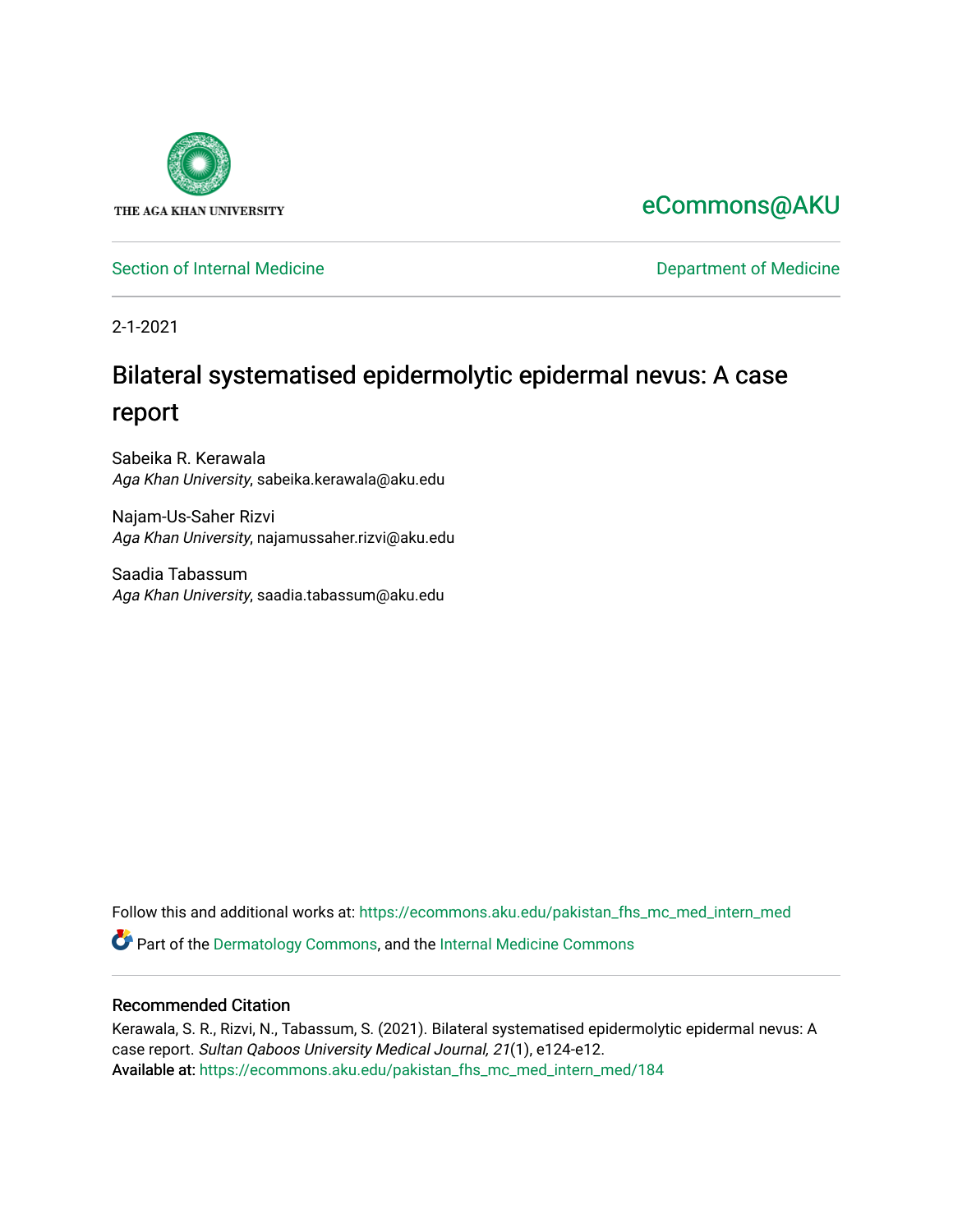#### case report

## Bilateral Systematised Epidermolytic Epidermal Nevus

A case report

\*Sabeika R. Kerawala, Najam-us-Saher Rizvi, Saadia Tabassum

ومحة بشروية التنظيم وثنائية اجلانب تقرير حالة

سبيكة رضا كيراوالا، نجم الساهر رضوي، سعدية تبسم

**abstract:** Verrucous epidermal nevi (VEN) are benign congenital hamartomas consisting of keratinocytes. Histological examination mostly exhibits hyperkeratosis, acanthosis, papillomatosis and, rarely, the features of epidermolytic hyperkeratosis (EHK). We report a case of a 6-year-old boy who presented at Aga Khan University Hospital, Karachi, Pakistan with bilaterally symmetrical linear epidermal nevi following Blaschko's lines and showing epidermolytic hyperkeratosis on histology. The patient was treated with topical keratolytics and emolients which led to considerable improvement. To the best of the authors' knowledge, this is the first report of VEN from Pakistan.

*Keywords:* Verrucous Epidermal Nevus; Mosaicism; Epidermolytic Hyperkeratoses; Hamartoma; Case Report; Pakistan.

الملخص: لوحمات البشروية الثو<sub>ّ</sub>لولية هي أورام عابية خلقية حميدة تتكون من الخلايا الكيراتينية. يعرض علم الأنسجة في الغالب فرط التقرن والشواك والورم الحليمي ونادرا ما تكون سمات فرط التقرن الحال للبشرة. نعرض هنا تقرير حالة لصبي يبلغ من العمر 6 سنوات مصاب بوحمة بشروية خطية متناظرة ثنائية تتبع خطوط بلاشكو ويظهر فيها فرط التقرن الحال للبشرة بحسب النسجيات. على حد علمنا، يعتبر هذا التقرير الأول للوحمات البشروية الثؤلولية من باكستان.

*الكلمات املفتاحية:* وحمة ب�رشوية ثؤلولية؛ ف�سي�سائية؛ فرط التقرن احلال للب�رشة؛ ورم عابي؛ تقرير حالة؛ باكستان.

PIDERMAL NEVI ARE CONGENITAL HAMAR-<br>tomas of embryonal ectodermal origin. Verru-<br>cous epidermal nevi (VEN) are composed of<br>hamartomatous proliferation of keratinocytes.<sup>1</sup> VENs tomas of embryonal ectodermal origin. Verrucous epidermal nevi (VEN) are composed of hamartomatous proliferation of keratinocytes.1 VENs are characterised by skin-coloured to tan verrucous papules and plaques arranged in a blaschkoid pattern [Table 1]. The term systematised is used for linear lesions present on more than one site according to Levers classification of epidermal *nevus*. 2 Bilaterally symmetric VEN is also called ichthyosis hystrix. The characteristic histopathology of epidermal nevi exhibits varying acanthosis degrees, papillomatosis and hyperkeratosis and, infrequently, epidermolytic hyperkeratosis.3 Epidermolytic epidermal nevi are rare and are thought to exhibit a mosaic form of the congenital ichthyosis, bullous ichthyosiform erythroderma (BIE). We present a case of a 6-year-old boy with bilaterally symmetrical VEN following the Blaschko's lines but sparing the face and palmoplantar skin. Histology showed features of epidermolytic hyperkeratosis. This report intends to highlight the rarity of the clinical presentation and characteristic histology of this case.

### Case Report

A 6-year-old boy presented to the dermatology clinic in Karachi, Pakistan with a warty eruption involving his axillae, genitalia, hands and legs but sparing the face, scalp, palms and soles. He was born healthy, full-term and via vaginal delivery from a non-consanguineous marriage. There was no history of collodion membrane, erythroderma or blistering at birth. He had four other siblings, none of whom were affected. He had no hearing loss or other developmental delay. After two months, he developed lesions initially involving only one knee and it progressively spread to other parts of the body during a span of six years.

On examination, thick, dry, adherent, hyperpigmented verrucous scaly plaques were present on his neck, *axilla*, *dorsum* of hands and ankles, cubital *fossa*, flexural and extensor surfaces of elbows and knees [Figures 1 and 2]. The rash had a bilaterally symmetrical distribution. The lesion was more prominent on the left lower half of the anterior trunk extending along the mid-line of the genitalia. At all sites, the lesions followed Blaschko's lines. The palms, soles, face, hair and nails were normal. There was no history of mental retardation or any skeletal abnormalities. A biopsy of the

*Department of Dermatology, Aga Khan University Hospital, Karachi, Pakistan \*Corresponding Author's e-mail: sabeikaraza@gmail.com*

*This work is licensed under a [Creative Commons Attribution-NoDerivatives 4.0 International License.](https://creativecommons.org/licenses/by-nd/4.0/)*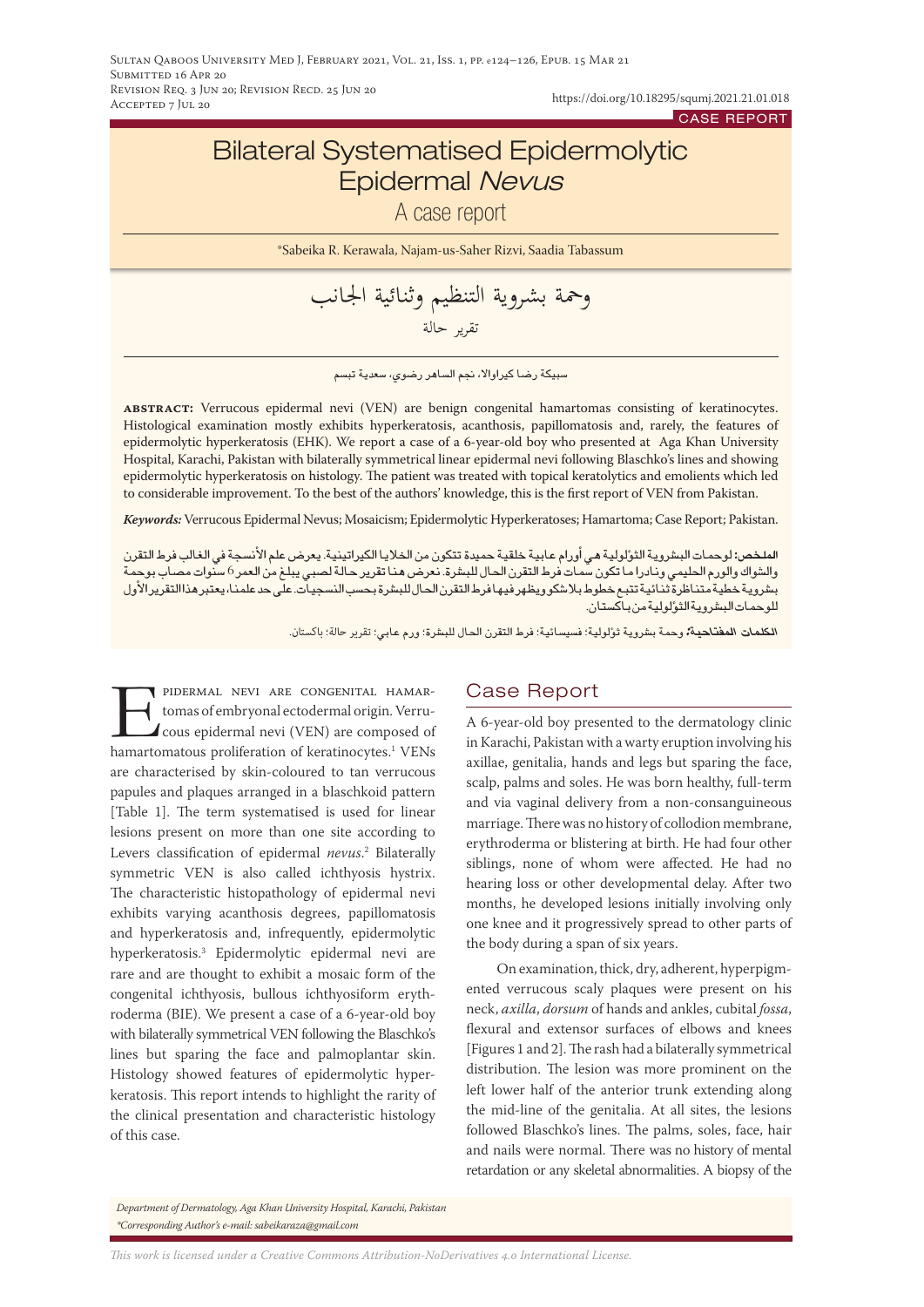| Table 1: Lesions following a blaschkoid pattern |                            |
|-------------------------------------------------|----------------------------|
| <b>Macules and patches</b>                      | <b>Papules and plaques</b> |
| Incontinentia pigmenti                          | Lichen striatus            |
| Hypomelanosis of Ito                            | Adult blaschkitis          |
| Linear and whorled nevoid<br>hypermelanosis     | Darier's disease           |
| Nevus depigmentosis                             | Linear VEN                 |
| Linear fixed drug eruption                      | Inflammatory linear VEN    |
|                                                 | Linear psoriasis           |
|                                                 | Linear lichen planus       |

*VEN = verrucous epidermal nevi.*



**Figure 1:** Verrucous hyperpigmented linear plaques in a 6-year-old boy involving **(A)** bilateral cubital fossae, axillae, **(B)** lower abdomen and **(C & D)** flexural and extensor surfaces of knee joints.



**Figure 2:** Hyperpigmented papules and plaques on the **(A)** *dorsum* of feet and **(B)** neck following Blaschko's lines.



**Figure 3:** Haemtoxylin and eosin stains showing epidermolytic hyperkeratosis in a 6-year-old boy with **(A)** focal coronoid *lamella* at x100 magnification and **(B)**  papillomatosis of the epidermis at x40 magnification.

plaque from the area below the knee showed marked hyperkeratosis, focal coronoid *lamella* and papillomatosis of the epidermis. The upper layers of the epidermis showed a prominent granular layer, perinuclear vacuolisation and abundant keratohyalin granules in the cytoplasm of keratinocytes. The nuclei were basophilic while the deeper part of the epidermis had usual lining and scattered melanocytes at the basal layer. However, the dermis was unremarkable [Figure 3].

Based on the above constellation of clinical features and histopathologic findings, a diagnosis of ichthyosis hystrix type of epidermal *nevus* (systematised type of epidermal *nevus*) was made. The presence of focal coronoid *lamella*, previously thought to be specific for porokeratosis, has also been reported in linear epidermal *nevus*. 4 The patient was prescribed topical keratolytics in combination with emollients that led to considerable improvement. Prior consent was obtained from the patient's father for publication of this case.

### **Discussion**

Epidermal nevi may be sebaceous, apocrine, eccrine, follicular or keratinocytic. All epidermal nevi are the expressions of a somatic mutation in the genes that regulate cell growth and division. Approximately 60% of the epidermal nevi are linear VEN, also called keratinocytic nevi.5 The term systematised linear epidermal *nevus* is used for linear nevi present on more than one body part.2

Recently, keratinocytic epidermal nevi are subclassified, based on histology, into epidermolytic and non-epidermolytic.6 The term epidermolytic hyperkeratosis, or granular degeneration of the epidermis, refers to a distinctive pattern of compact hyperkeratosis, perinuclear vacuolisation of keratinocytes of the upper layers of epidermis and coarse keratohyalin granules.<sup>7</sup> This histologic pattern was seen in several congenital and acquired clinical disorders. The congenital conditions include bullous congenital ichthyosiform erythroderma of Brocq, ichthyosis bullosa of Siemens, epidermolytic palmoplantar keratoderma of Vörner and epithelial nevi. EHK is present in about 5–10% of epidermal nevi and tends to be more warty.7

VEN may occur as part of an epidermal *nevus* syndrome that includes central nervous system and skeletal abnormalities; however, a literature review showed that the epidermolytic variant of epidermal nevus does not have any extracutaneous features.<sup>8</sup> Mishra *et al*. reported epidermolytic epidermal *nevus* in a 3-year-old boy who had no history of blistering at birth and had no extracutaneous features.<sup>9</sup> Similar findings were evident in the current case.

Paller *et al*. found mutations in the *K10* gene in lesional skin of patients with epidermolytic epidermal